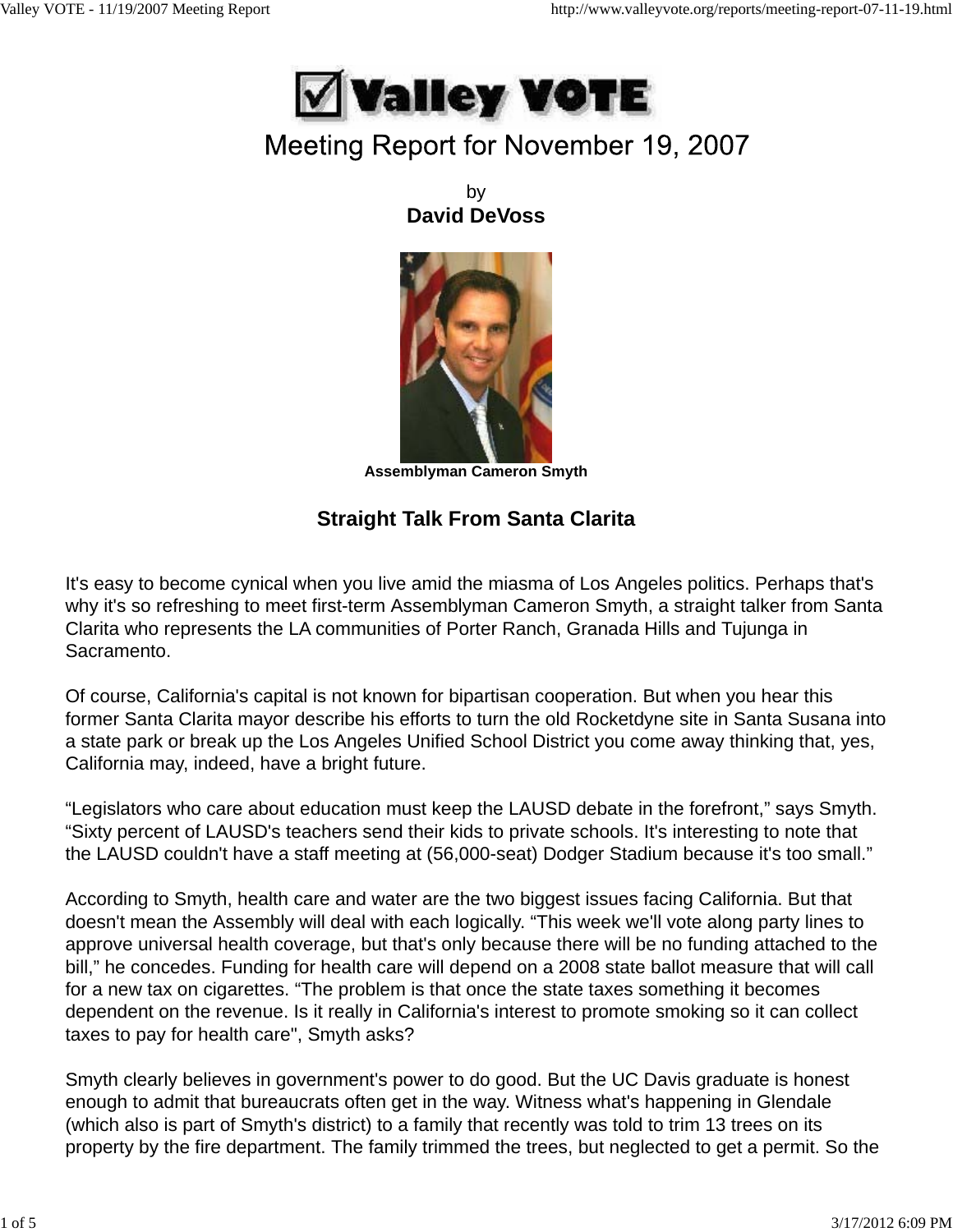city fined them nearly \$400,000 for obeying a fire department directive and trimming trees on their own property. Says Smyth: "I come from local government and realize the need to have permits, but there is a degree of absurdity to this."

Smyth is of two minds when it comes to state term limits that will be on the ballot next year. He accepts the fact that longevity in office can lead to arrogant behavior ("When the Speaker of Assembly spends \$50,000 traveling around the world you know he's not flying Southwest.") At the same time, however, he concedes legislators need extra time to master the system, if only because of the volume and complexity of the information they are expected to process.

"What's happened is that the institutional memory is no longer with the elected officials," he says, "but with the (legislative) staff and lobbyists. Unfortunately, neither of these groups is accountable to you."

### *Why Expand LAX When Palmdale Has Acres of Unused Space?*

That's the question Valley VOTE Executive Committee member Denny Schneider posed in a special report. Says Schneider: Safety is a valid concern both in the air and on the ground. The FAA has lost several highly experienced controllers forcing those remaining to work six-day weeks. Technology improvements will help-some day-but they are not in place. Crossing adjacent active runways is at the heart of most ground safety problems. South complex bound flights diverted north due to runway construction adds complexity. These aircraft movements increase taxiway gridlock.

LAWA admits the 1991 disaster was "not attributed to layout" [runway separation], but uses the disaster to justify their wider runway separation plan. It increases capacity by moving a runway north into Westchester/Playa del Rey. The "collateral damage" is removal of half of the Westchester business district and more homes.

The north runway complex was safer than equivalent airports until this year. LAWA has tried to blame the newer, larger aircraft for all ills; yet most incursions involve narrow body aircraft. Review of each incursion shows pilot and/or controller error. The controllers tell us that wider runway separation might avert an occasional incident, but not the overwhelming majority-yet it will cost of billions of dollars to build their new runway.

ARSAC and others, including the controllers union, have identified several unfulfilled, urgent, low cost fixes. Improved runway striping, better signage and Runway Status Lights are off-the-shelf solutions. Increasing experienced control tower staffing is another cost effective approach.

Don't wait for disaster! Please, FAA and LAWA, implement these cost effective, sensible fixes now. If you want more air capacity address the congestion issue with airport regionalization; the sky above us is full.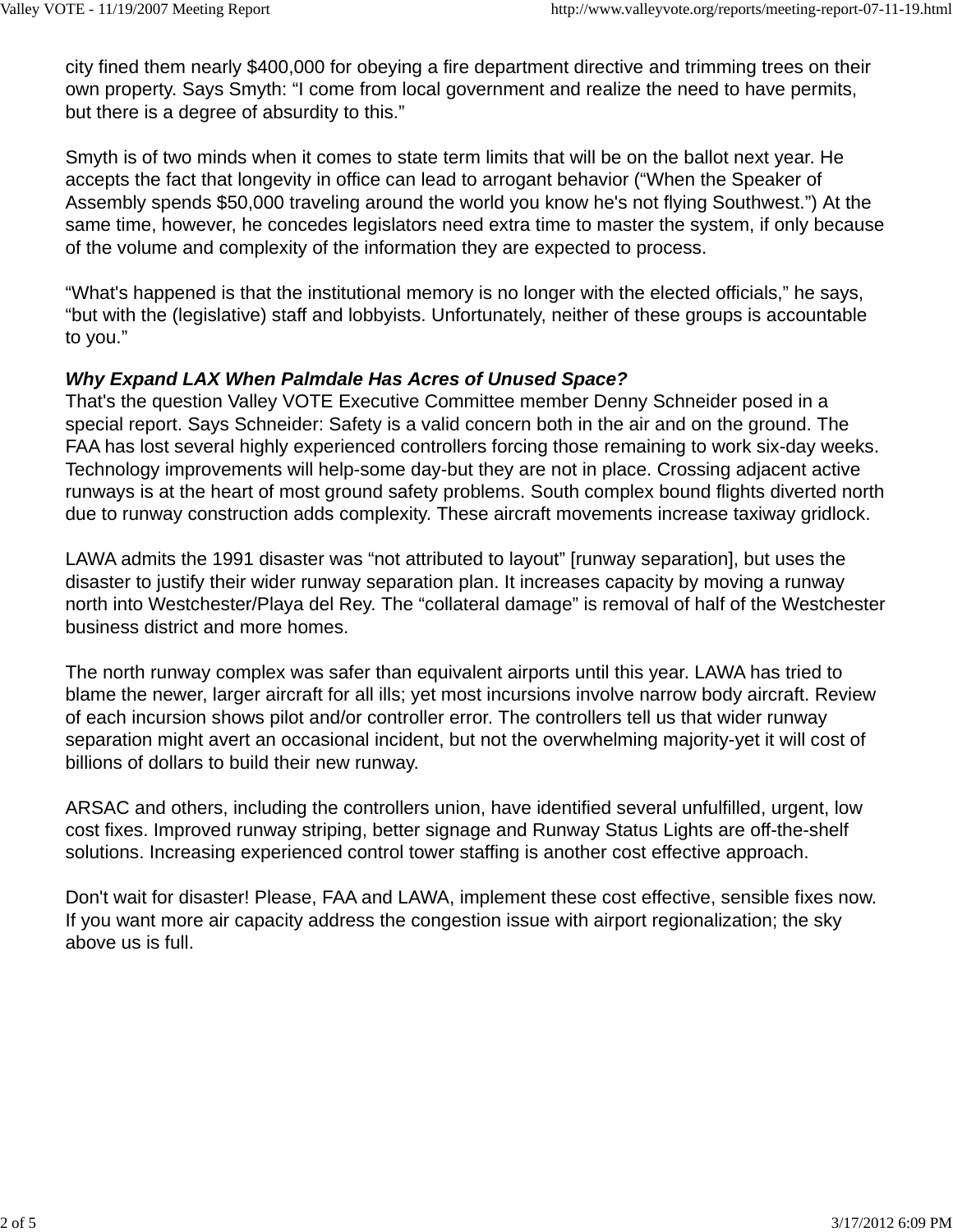# **LAX Noise Contour**



*Like Fins on a '59 Cadillac, LAX Noise Corridors Extend as far as Monterey Park*

## *Service Break on Property Rights*

According to a Wall Street Journal editorial and Valley VOTE treasurer **Vic Viereck,** individual property rights are the basis for the great economic success of the United States of America. The consequence of when groups try to deprive individuals of their property rights is lack of availability of resources provided by industrious people. Due to the City of Los Angeles' rental housing policies, the city's scarcity of housing has been severely aggravated.

Locally, the opposition to condo conversions effectively demonstrates that problem. Another local example of promoting group over individual rights is a campaign against the Weddington Golf and Tennis property in Studio City. Since 1955 the Weddington family has provided the Studio City community the opportunity to play golf and tennis there. With the May 31, 2007 expiration of the lease on the property the owners have plans to update the existing driving range, rebuild the 17 tennis courts, install a new golf putting green, and provide a new club house on 70% of the land. On only the remaining 30% of the property a 272-unit first class senior citizen condo development is planned. But the Studio City Resident's Association seems to forget that it is not their land, but privately owned land. They want to deprive the property owners of the American right to improve their own property for the golfers and tennis players, provide comfortable living accommodations for local seniors, and significantly improve the tax base and revenue.

Says Viereck: When initiatives are on the ballot, such as those that profess to prevent eminent domain abuses, it's necessary to determine which one protects the rights of all property owners

## *Walk on the Wild Side*

Los Angeles has come up with a solution to the sidewalk repair crisis, by once again burdening the seller with a "point of sale" remedy, Valley VOTE Land Use committee chair Pauline Tallent reports. . There are approximately 10,750 miles of sidewalks in the City of Los Angeles, with as many as

4,600 miles needing repairs. The City's 50/50 program has had some success since its institution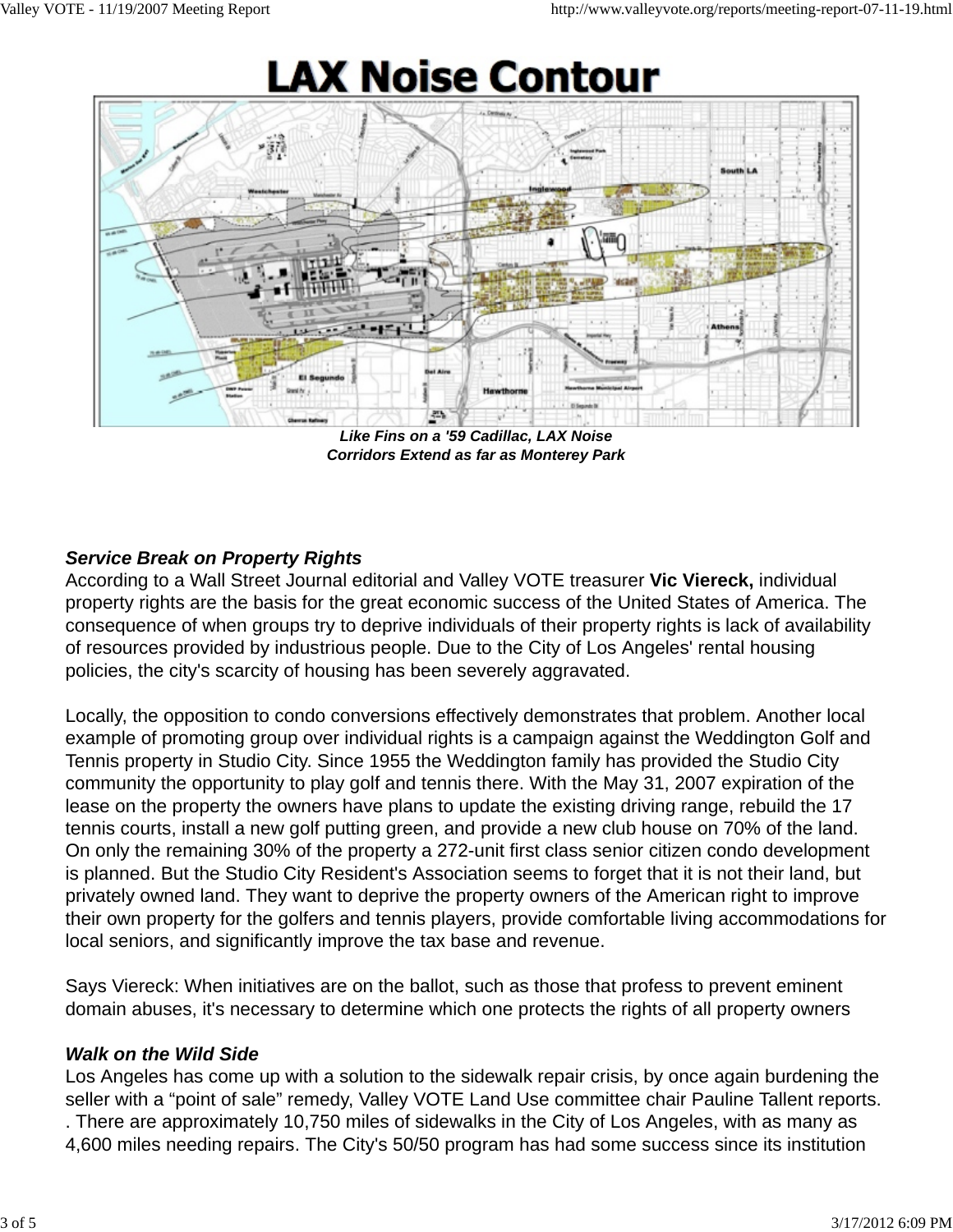two years ago. "Point of sale" is an attractive solution for the City, in that it does not have to be passed by the voters in order to be implemented. Another observation was that if "point of sale" was implemented, the City could regulate the repair process, hire more contractors, and at the same time free up funds for other ventures, in other words, not budget for sidewalk repairs at all.

In 1911 the State of California through an Improvement Act provided cities the authority to require property owners to make repairs to sidewalks abutting their properties. This policy was in effect until 1973, at which time Federal funds became available to make sidewalk repairs at no cost to the property owner. In 1976, in order to make use of these funds, the City rescinded its authorization for property owners to do the repairs.

Says Tallent: "As the City's 50/50 program has had some success, let's base the solution on that concept. The concept should be restructured and enhanced. Property owners should have a choice, to partner with the City and pay for half the repairs, with the City doing the repairs. Or undertake the whole repairs, using private contractors that have been certified by the City, so that the repairs conform to City specifications. In both cases, the property owner should be indemnified from law suits. Some streets are State owned. The State should be similarly involved. Also an adequate budget should be in place at all times. This takes the burden off the seller, as in today's market there is often little or no equity. Neighbors could benefit by going together on the repairs, and thus avoiding the "patchwork" results of individual repairs. Property owners would be aware, that having needed repairs done, before listing the property, would enhance the value of the property."

## *Affordable Housing: Is the Price Too High?*

SB 1818 is a state law that allows developers to build higher buildings with less setbacks and reduced parking if they insert a few affordable housing units in their project. If you don't like Sacramento telling you what to do it's simply too bad, warns Valley VOTE Neighborhood Councils committee chairman **Polly Ward** . SB 1818 requires all California cities to change city zoning laws to come into compliance with the developer-friendly provision.

An LA Planning and Housing committee hearing on Nov 6 resulted in amendments being proposed to city laws to the distress of many attendees who appeared in such numbers that the meeting had to be moved to Council Chambers. The strongest objections were offered to the reduced parking for affordable units tradeoff, says Ward. The issue's resolution is postponed for a month so that amendments offered at the meeting can be studied.

### *Campaign Financing: Still a Chimera*

Last spring, the Los Angeles City Council Rules and Elections Committee voted to send a proposal for full public funding of City campaigns to the Neighborhood Councils for their recommendations and comments. Since then volunteers and staff from civic organizations have spoken to Neighborhood Councils in the City to explain full public funding of campaigns and encourage the councils to be prepared to evaluate this proposal or send the proposal to a committee.

According to **Robin Gilbert,** SFV coordinator for the California Clean Money Campaign, the letter notifying the Neighborhood Councils of the Education and Feedback Project was emailed to the Councils the last week of October. This message invited the councils to provide feedback and recommendations regarding possible changes to the way Los Angeles funds campaigns for City offices. The City Council believes that this project is a unique opportunity for the Neighborhood